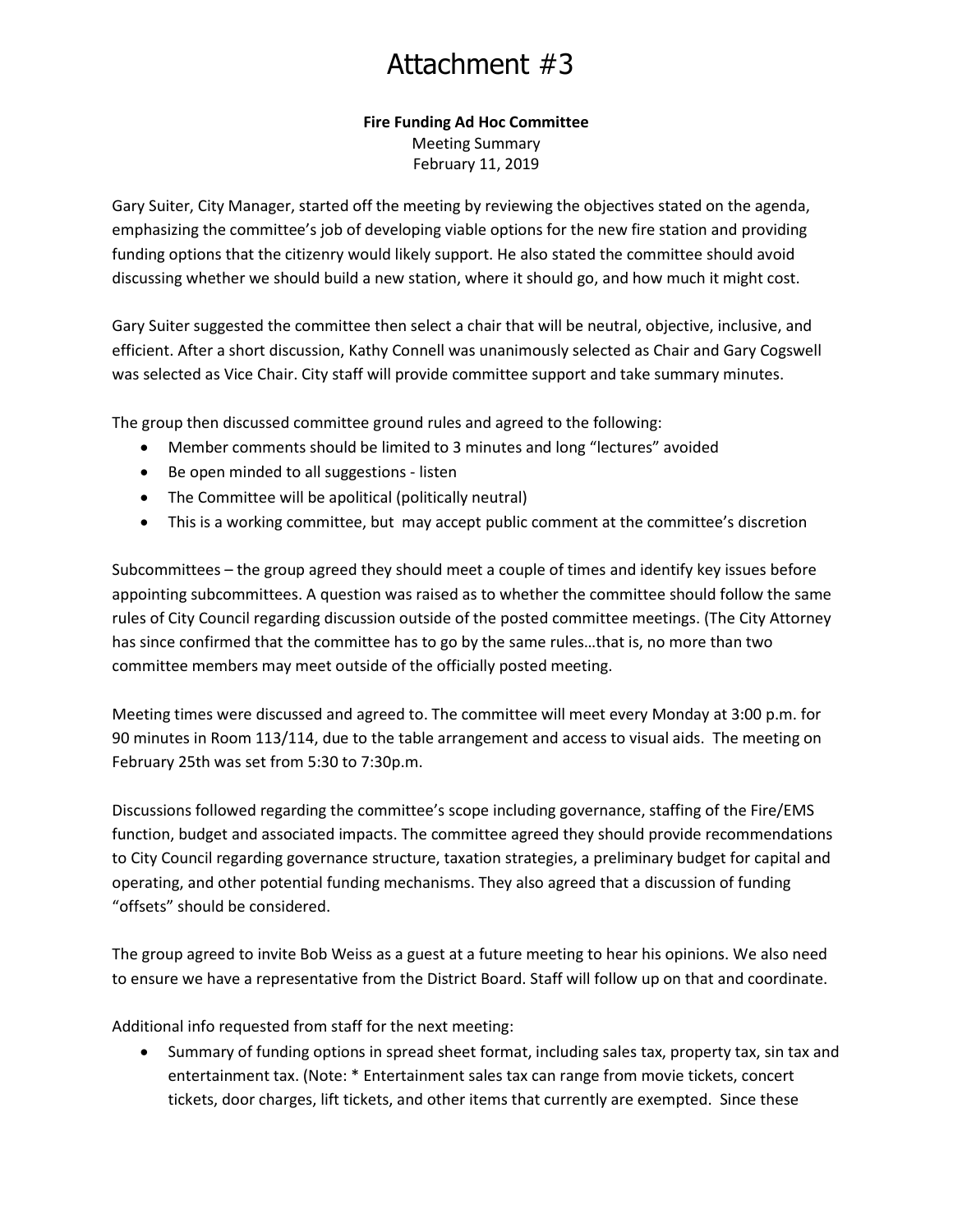items currently aren't taxed, the City does not have estimates, but could provide additional research if needed.)

- Newspaper articles from 10/11; 10/17; 11/6; 11/13; 11/13; 11/14; 1/24 or sooner
- A summary of objections
- Minutes from previous Council meetings
- Send out group email addresses to all and keep the subcommittees on the agenda.

Next meeting is scheduled for Monday, February 18<sup>th</sup> at 3:00 in Room 113/114 at Centennial Hall.

Respectfully,

Gary Suiter, City Manager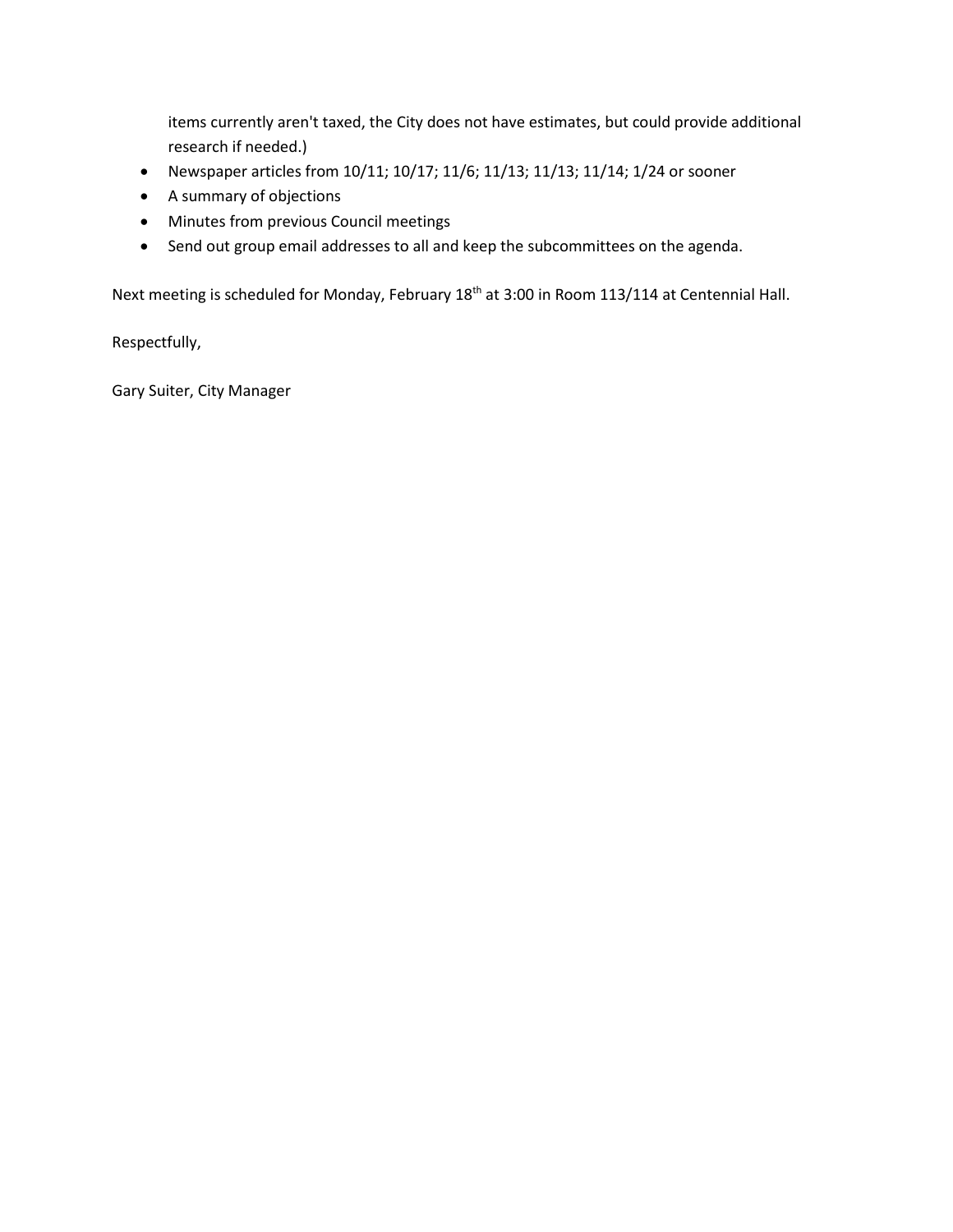#### **Fire Funding Ad Hoc Committee** Meeting Summary February 18, 2019

Committee members present: Kathy Connell, Gary Cogswell, Dan Pirrallo, Joella West, and Bud Romberg. Steve Sehnert and Ed MacArthur joined in by teleconference. Randall Hannaway and Karl Gills represented the Fire District. Councilwoman Robin Crossan was also present. Staff: Mel Stewart, Fire Chief and Gary Suiter, City Manager. Joe Oakland was in the audience representing the Firefighter's Union.

Kathy called the meeting to order at 3:02 p.m. The 2/11/19 minutes were unanimously approved as submitted.

Karl gave a brief background on the District's involvement. The District's goals included a streamlined governance structure and a stable, long-term funding source. Kathy raised the point about a possible fire authority as a governing entity. It was noted that the District and city did not go forward with the fire authority concept due to its additional complexity. Kathy asked that the committee keep their minds open as to this option.

Bud appealed to the group, stating he understands the need for more funds but feels the current funding proposal is "overbuilt", and should be phased as the need arises. He sees this as both a fairness issue and a governance issue. He noted that district residents pay both property tax and sales tax, while second homeowners in the city are not covering their fair share of costs, and are getting a great deal. A mill levy in the city would be a more stable form of income. Commercial properties pay very little sales tax, as it is primarily a pass through. Locals pay about two-thirds of the city's sales tax revenue. Visitors pay about one-third, yet are heavily impacting both fire and transportation costs. Bud stated he would like the City to maintain control over competing calls for various city services (including Fire and EMS) and suggests the partnership (between the District and the City) continue as it is. In light of the above points, Bud suggested the city's share of cost be spread out between a combination of: a property tax well below 9 mills for the Fire station, but perhaps with a maximum that could be increased as needed without having to go to an election; a "sin" tax on alcohol (both packaged and mixed drinks and maybe marijuana); and, an entertainment tax on items to be determined (due to impact from visitors). Discussion followed regarding commercial interests and possible tax breaks for them. It was noted we would need to get legal opinions on possible "tax breaks" and also consider administrative costs of such.

Dan reiterated his concerns about governance, budget, and equitable funding. He asked Gary S. if it was okay to discuss all three concepts. Gary S. agreed. Karl clarified the District can levy up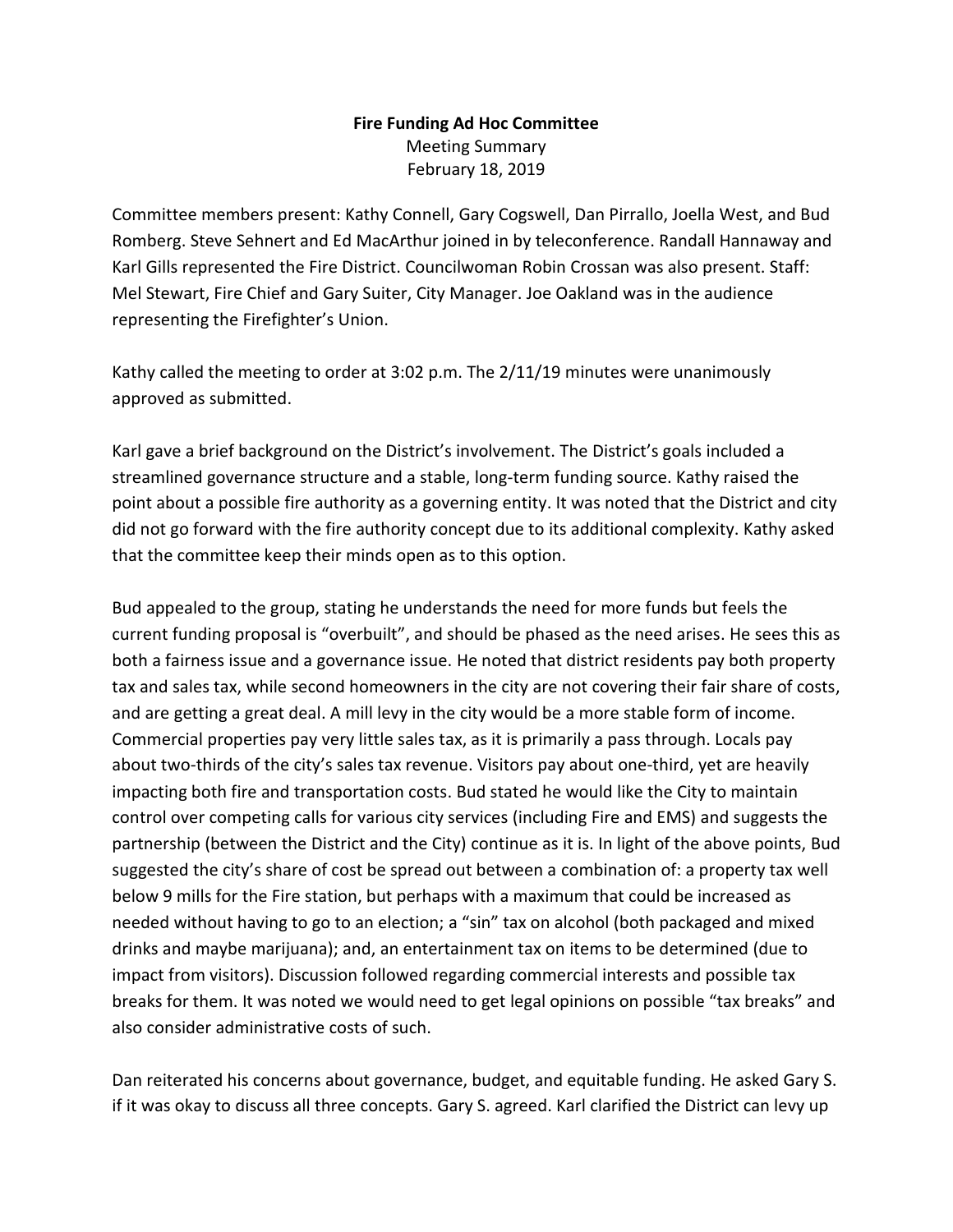to 9 mills, and is currently levying just over 6 mils. Dan said he and Ed met with both Kim Weber and Mel and he can now see how to come up with a budget. The challenge is determining the level of services acceptable to citizens and what they are willing to pay. Kathy suggested using data for concurrent calls. Bud noted the possible phasing in the proposal and suggests spreading out the costs over time.

Ed weighed in saying there needs to be a conversation about doubling the budget with only a 25% increase in calls over 5 years, saying that will not get approved by the electorate. We are asking for a lot in comparison with amount of calls going forward. Gary C. agrees the proposed staff increases are concerning. There needs to be some response to these concerns. Joella said the dilemma relates to the fire department as it exists today, as it is currently understaffed, and we are playing catch-up. Mel agreed with Joella. Gary C. suggested possibly using part-time fire employees as a "tier three" response team, that is, only activate then when the first two teams have been called out. Mel stated it is difficult to hire part timers, as it is.

It was asked if the Fire District has done projections. Karl said no, as it is looked at as a single service area. Gary S. noted that levels of service vary between the urban and rural areas, as noted in the Matrix report. Levels of service were discussed and rated on a scale of 1-10. Mel was asked to estimate the current level of service and he replied about a 6. He was then asked if the proposed increases personnel were implemented what would the level be and he estimated a 7. The group agreed the status quo is not okay going forward. Dan noted it will be a challenge to say we are paying double and service levels are only going from 6 to 7. This will be hard to defend. Lengthy discussion followed. The challenge will be in how this message is delivered to the public.

Gary C. asked how the Fire District responds when Council does not provide full funding. Karl said they refer to the IGA. Gary S. said the District will not "backfill" funding gaps in the City, as the District has a different constituency, so fairness is the key. Randall said funding has been an ongoing issue for some time. It was acknowledged the City Council has to delegate funds across the city in as equitable manner as possible.

A question was raised about a Fire Authority's ability to tax and bond? What are the limitations? These questions will need an answer from legal counsel. Building ownership was briefly discussed. If consolidation occurred, the city's old and new buildings would be transferred to the District. It was noted that the proposed funding mechanism would have a bearing on the governance structure. A question was raised about the taxing authority (limitations) of the District.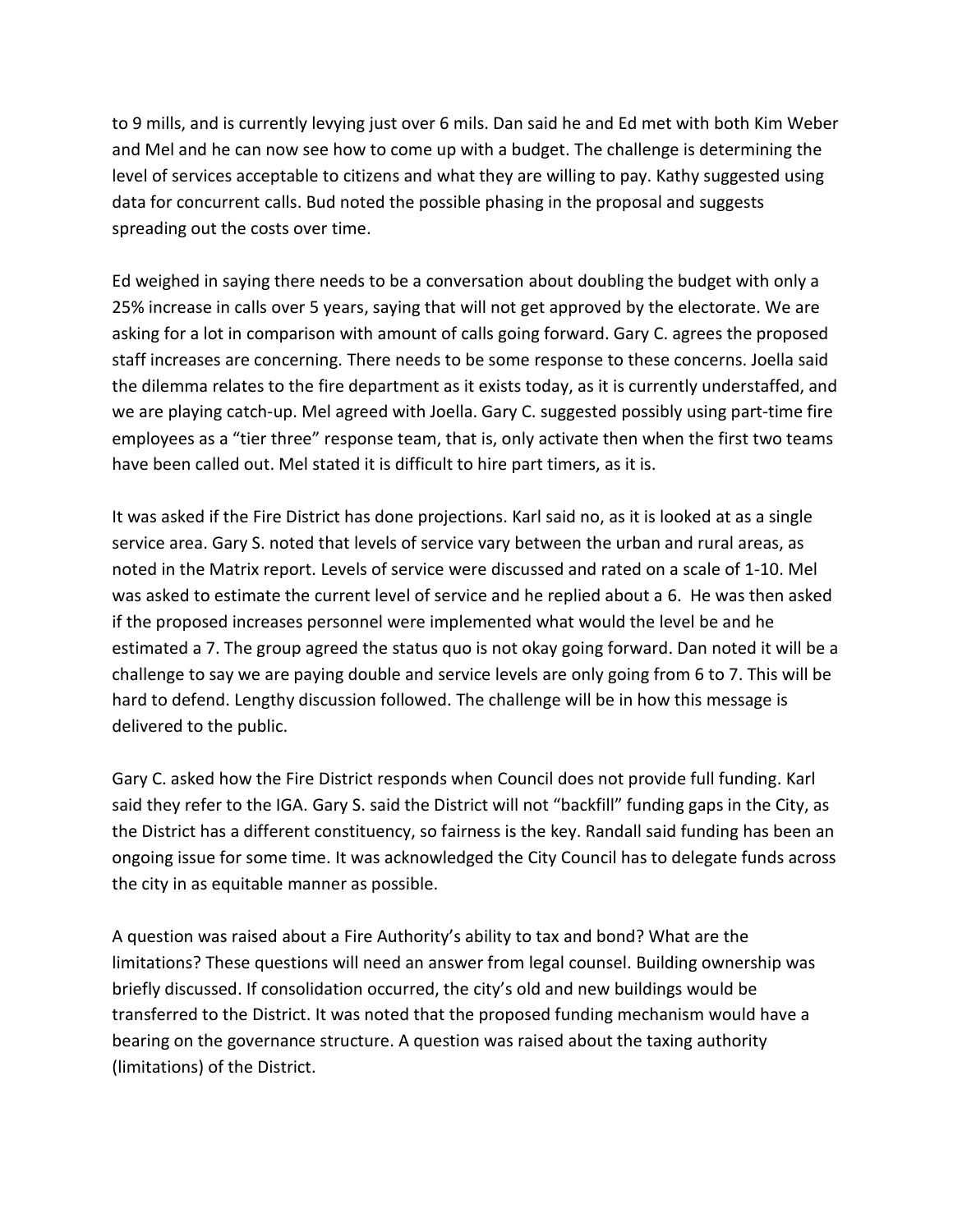A question was raised about the financial reserves of District? Karl said \$5.675 million at end of December, unaudited.

Ed asked about the times when there is a problem with our current staffing. How often does it occur? Where have we failed in the past? What are ramifications of what we have today as we look toward the future? When have we not been able to accommodate? He is simply looking for justification for funding increases. Data shows how often concurrent calls occur. There was a brief discussion on Ikon passes and how they could be taxed? It is still too soon to know.

Steve reported on site selection. City Council considered 3 sites including 840 Yampa, 10th and Lincoln, and 13th and Lincoln. Council asked to continue to look at all three sites and associated development costs to build. The least expensive for site preparation is the  $10<sup>th</sup>$  and Lincoln site, which included adding space for city offices. Geotechnical analysis is required for other sites.

Kathy asked if there is any need for subcommittees. The group agreed not yet, but may need one on funding options, especially with regard to Bud's ideas. The group decided they needed one more meeting in order to formulate specific legal questions. Gary will invite Bob Weiss to the meeting next week, at the group's request.

The next meeting is scheduled for Monday, February 25<sup>th</sup> at 5:30 in Room 113/114 at Centennial Hall.

The meeting adjourned at approximately 4:45 p.m.

Respectfully,

Gary Suiter, City Manager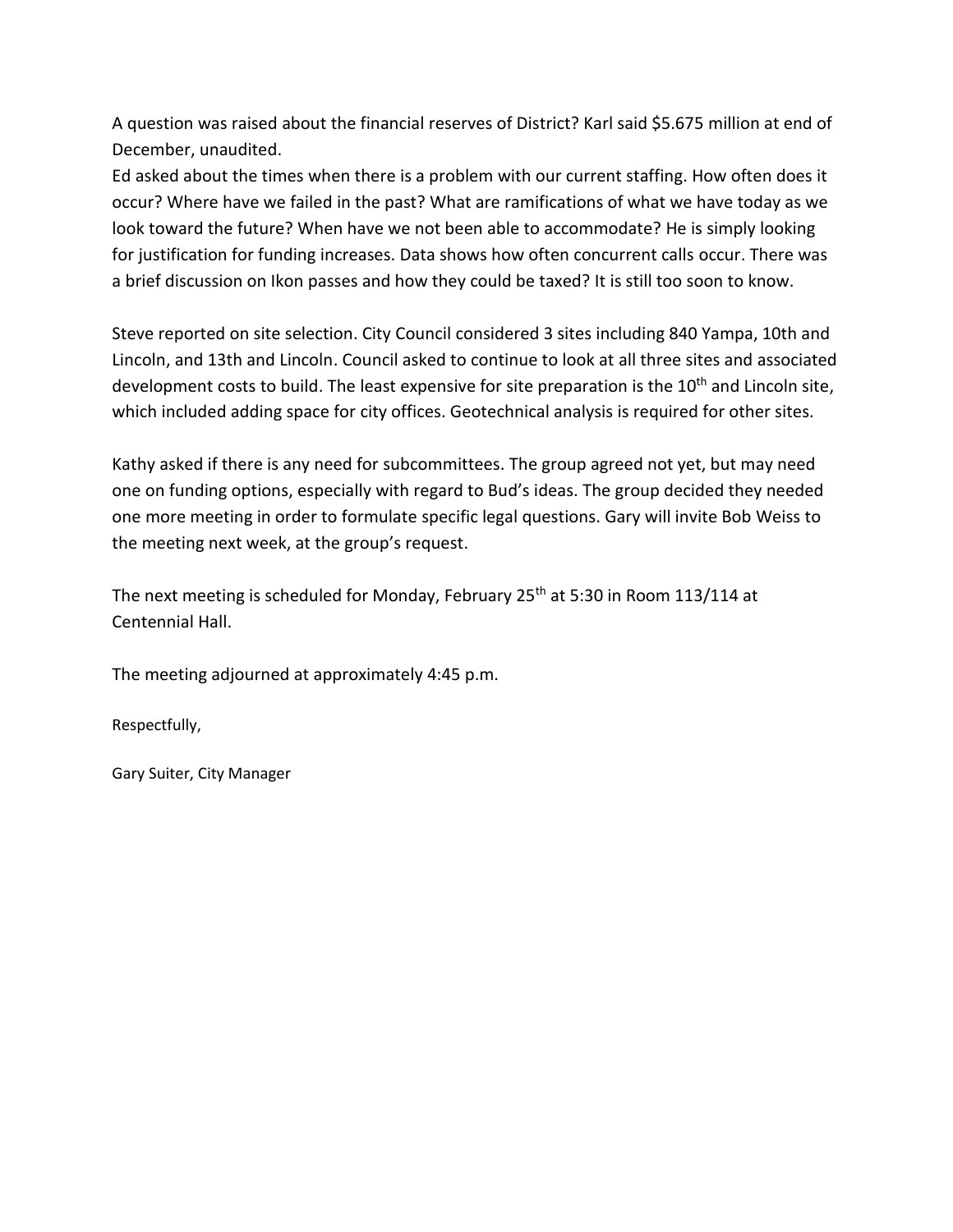### **Fire Funding Ad Hoc Committee** Meeting Summary February 25, 2019

Committee members present: Kathy Connell, Gary Cogswell, Dan Pirrallo, Joella West, Bud Romberg, Steve Sehnert and Ed MacArthur. Karl Gills represented the Fire District via teleconference. Councilwoman Sonja Macys was also present covering Robin Crossan. Staff: Chuck Cerasoli, Deputy Fire Chief; Gary Suiter, City Manager; Kim Weber, Finance Director; Kendall Yeager, Executive Assistant to the City Manager. Joe Oakland was in the audience representing the Firefighter's Union.

Connell called the meeting to order at 5:32 p.m. Romberg made a motion to approve the 2/18/19 minutes, Pirrallo second. Minutes were unanimously approved as submitted.

Kathy started the meeting with a series of questions to determine where the group has consensus and where there is disagreement. The questions were as follows:

- 1. 9 mills won't pass in a city vote.
- 2. We should use a flexible approach (i.e. City funds how they want to fun, district funds how they want to fund)
- 3. Establishment of an "authority" or "super district" is a way to structure to ensure both city and district representation.
- 4. Fire funding for adequate services is a must.
- 5. Capital funding and operations should be separate.
- 6. Impact on commercial needs to be addressed.

The group discussed question 1; 6 members agreed, Macys was not sure. The committee began to discuss question 2. There were multiple clarifying questions to determine what this question meant. Is this different from the current structure? This option would allow the entities to remain separate, with the ability to tax separately. No poll was recorded on question 2. West mentioned a concern with timeline. If the committee recommends, and Council subsequently chooses to pursue, a consolidation and a tax to be on the ballot in November 2019, there are certain steps that need to be taken. West is concerned there wouldn't be enough time for this. Connell requested that we pause the timeline discussion until later in the process.

Ed MacArthur joined the meeting at 5:37.

Question 3 was discussed further. A "super district" would have the ability to oversee both the City fire department and Fire District, while they remain autonomous and tax at separate rates. No poll was taken on this question.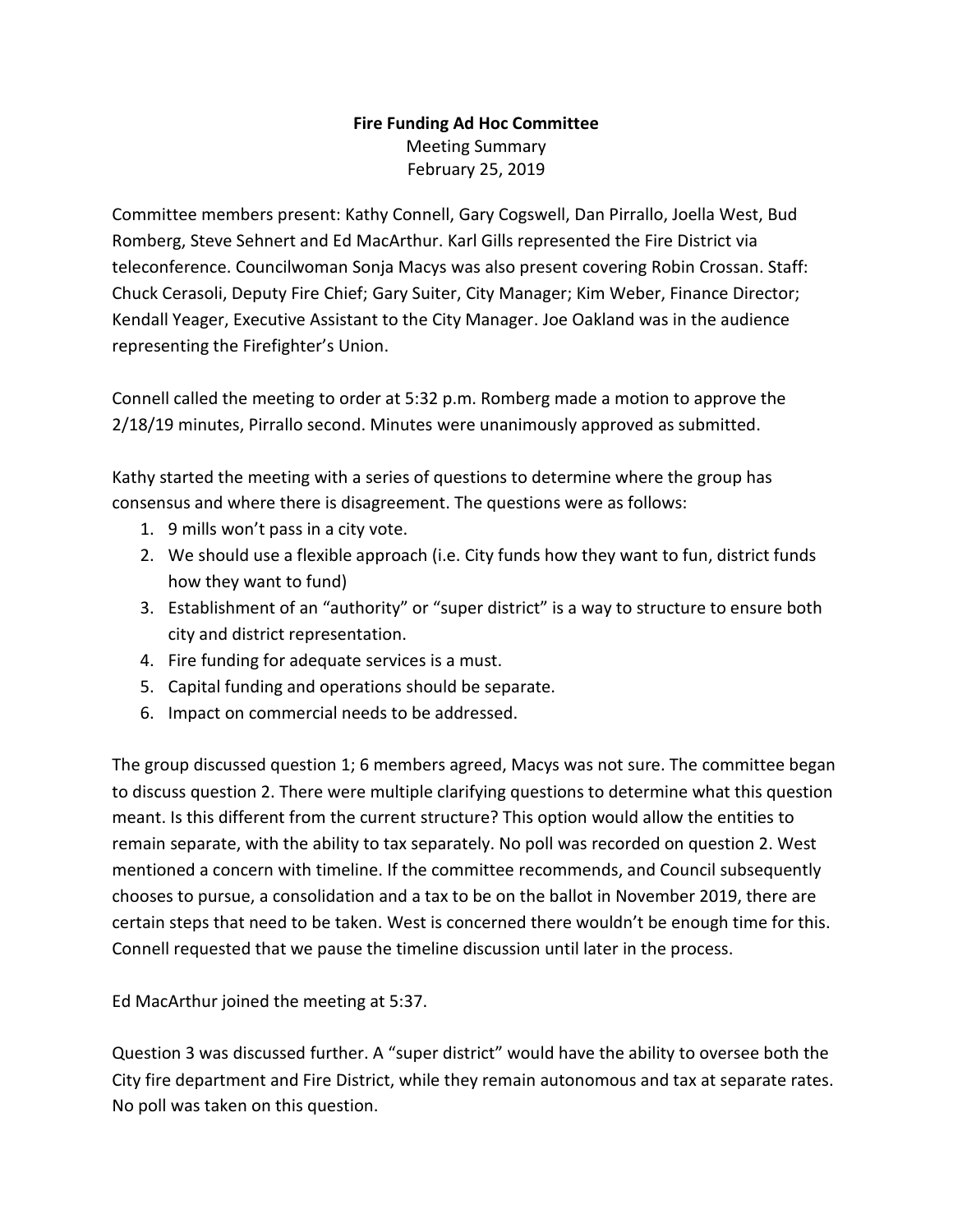Cogswell shared with the group a proposal he drafted based on discussion with and research of Durango Fire Protection District. This proposal includes a reduced mill levy of 4.5 mills, the current contribution from the City of \$1.8 million, and a new sales tax to bridge the funding gap. Cogswell also mentioned that it took Durango several attempts to pass this arrangement. Discussion followed on governance structure, taxation, and many questions regarding an authority. The committee is not comfortable with the salability of the district having full oversight with no city representation.

There were many questions and discussion that ensued regarding legality of various proposals and ideas. It was requested that Dan Foote, City Attorney, be present at the next meeting.

There was further discussion amongst the group regarding how calls are split between the City and the Fire District. Currently it is approximately 2/3 City and 1/3 District. Romberg brought up second home owners, and mentioned that he feels they are currently not paying their share, as funding for fire is only coming from sales tax. The committee discussed how to capture revenue from second home owners.

The committee returned to the discussion of Connell's questions. Question 4 was discussed, with focus on what "adequate" means. Suiter suggested the committee look at the opposite: "Are we okay with providing inadequate fire services?" The consensus to this question was no, but there was still discomfort around the term "adequate" without a definition.

The committee discussed a concern that, if the fire department remains part of the general fund, there will be no way to increase funding. There was also discussion regarding whether or not some level of City oversight of fire services is necessary. Macy's said she does not believe it is a necessity. Connell feels the City should have some oversight.

The committee then discussed Question 5. This question was initially posed as "Should Fire Station and operations funding be kept separate?" The question was amended to read "*Capital* funding and operations should be separate." This was done to address items such as Fire Engines, Ambulances, and other equipment. The group discussed whether capital was of concern to this group. The consensus was no. Romberg expressed concern regarding capital assets being transferred to the fire district if consolidation occurs. Weber discussed the reasoning behind this decision. Connell discussed the struggle of "yours vs. mine vs. ours" and how this creates issues amongst partners.

MacArthur discussed a concern of the City requesting a tax increase to build a fire station, but having enough cash in hand to build a new City Hall. There was a discussion around this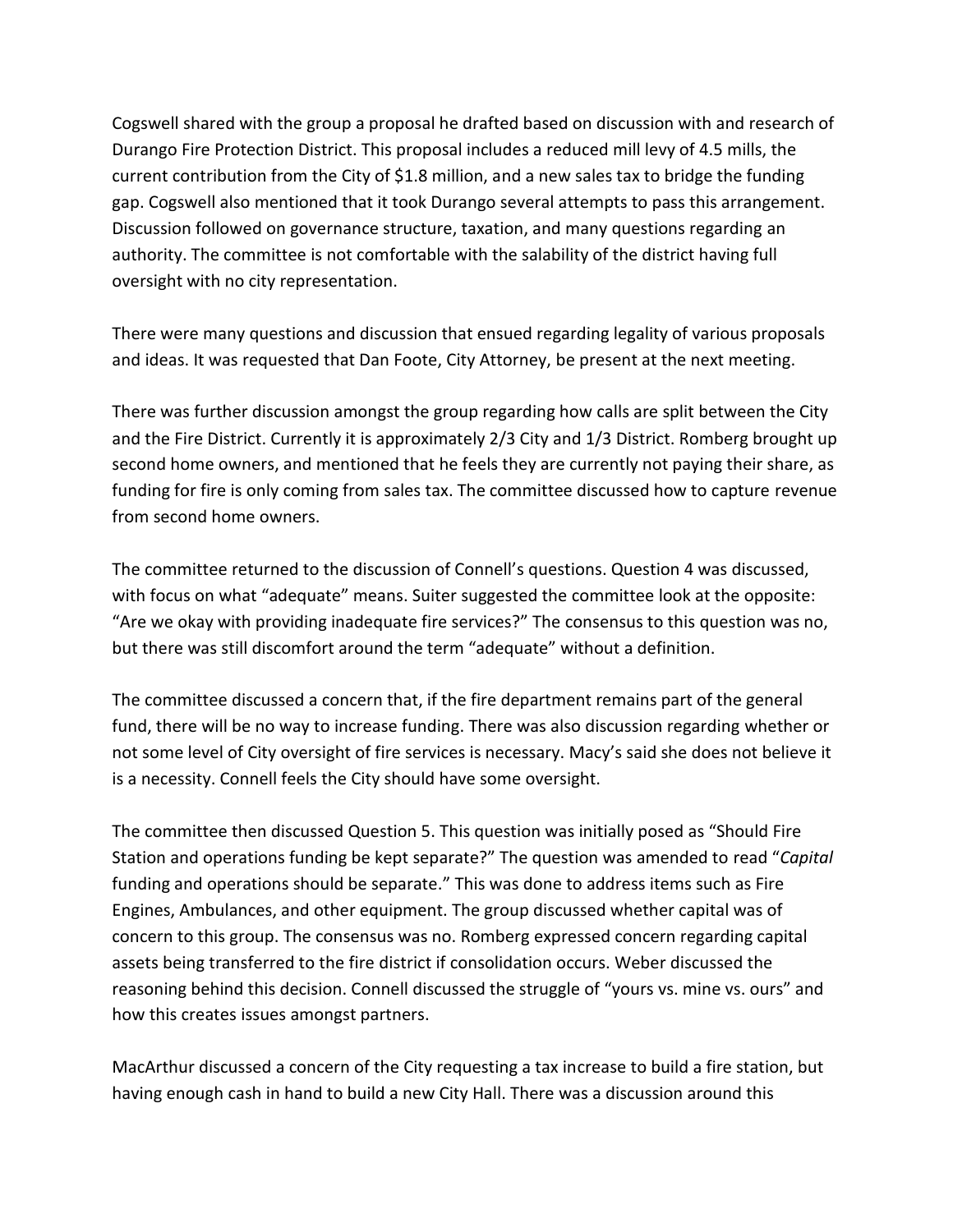concern, and it was determined that the City does not have cash in hand to build a new City Hall, and would not be asking for an increase in taxes for a new Fire Station and paying for a new City Hall with no tax increase. No poll was ultimately taken on this question.

Macys clarified that City Council's intention is to find a secure and stable funding source for fire, not to "get it out of the budget." She further explained that, while providing fire/ems services is a core function of municipal government, that can be done either through direct services or providing these services via another governance structure with City support.

It was further clarified that the role of this committee is not to come up with a singular solution, but to provide a recommendation and options to Council. Connell suggested that the committee ask the question "With our current ideas, combined with legal counsel, what are we able to do?"

There was further discussion on the current budget proposal. Pirrallo was concerned that there are alternatives to this budget proposal that we are not exploring. West was not comfortable with the committee questioning the budget proposal with little to no expertise in fire or fire services. Cerasoli described the national standards that dictate how Fire/EMS agencies respond to a call for service. Connell recommended that the committee first discuss governance options, including pros and cons. Pirrallo disagrees, and thinks funding mechanism will dictate governance structure. Pirrallo would like to determine a risk/value proposition, and determine the cost of the risk level the community is willing to accept. He would like to see more alternatives provided. Macy's clarified that Council assigned this committee under certain assumptions, including an acceptance of the current funding proposal. Sehnert mentioned that insurance companies look at fire department standards and performance when insuring homes. There was lengthy discussion on this topic.

Cogswell asked Weber to determine amount of revenue that can be provided with 4.5 mills on all properties in the proposed district, plus \$1.8 million from the City. This will result in \$3.8 million from the mill levy, totaling \$5.6 million with the City contribution. Romberg asked if we look at a phased approach. West appealed to the committee for a "re-do" of Mel Stewart's increase in rating services from a 6 to a 7 with increased funding.

The committee determined that they will commit to quickly determining structure of governance and options for funding, without examining the funding proposal.

The committee requested that we have legal counsel at the next meeting, including Dan Foote from the City, and Dino Ross from the district. Bob Weiss will attend the 3/18 meeting.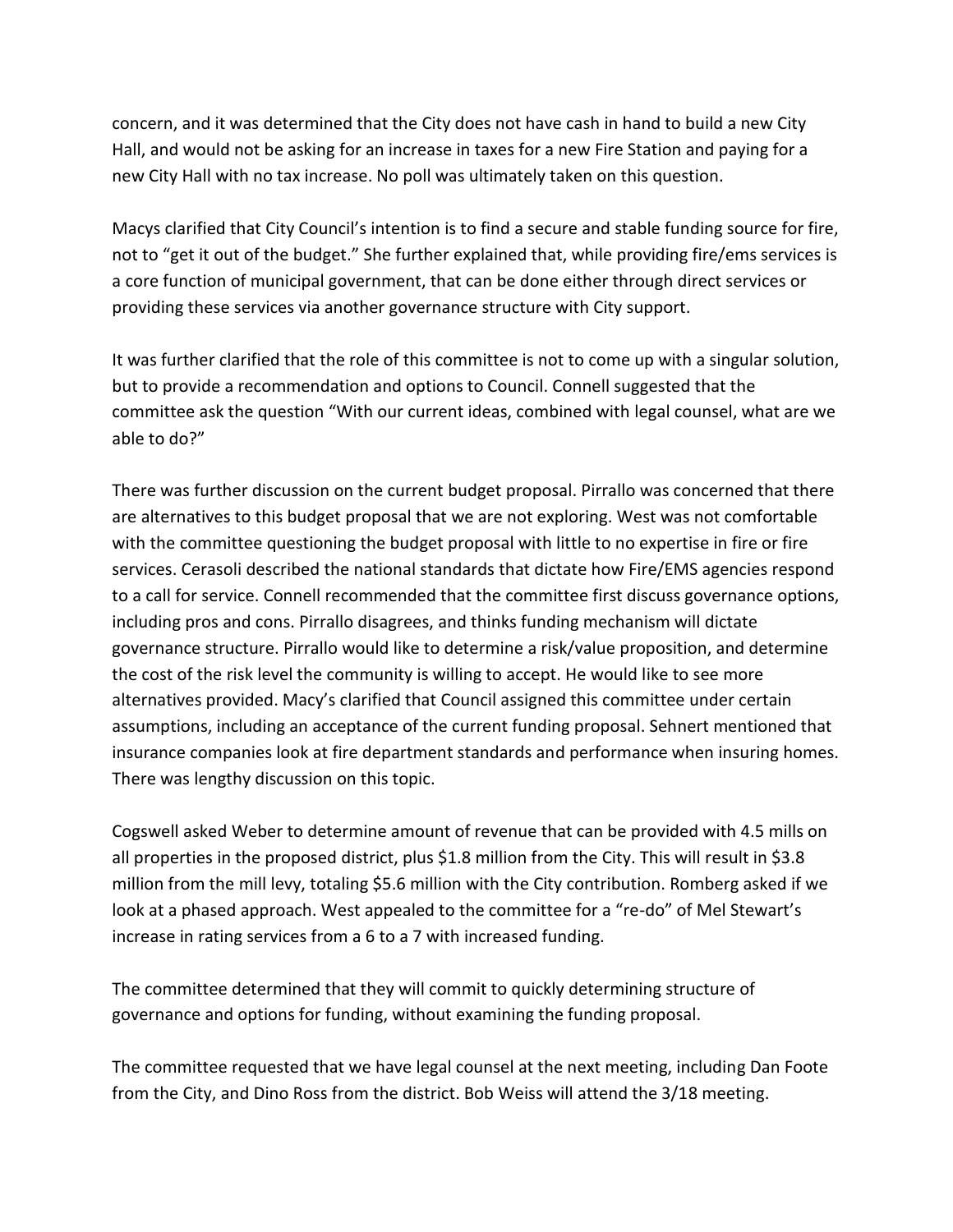The next meeting is scheduled for Monday, March 4th at 3:00 in Room 113/114 at Centennial Hall.

The meeting adjourned at approximately 7:15 p.m.

Respectfully,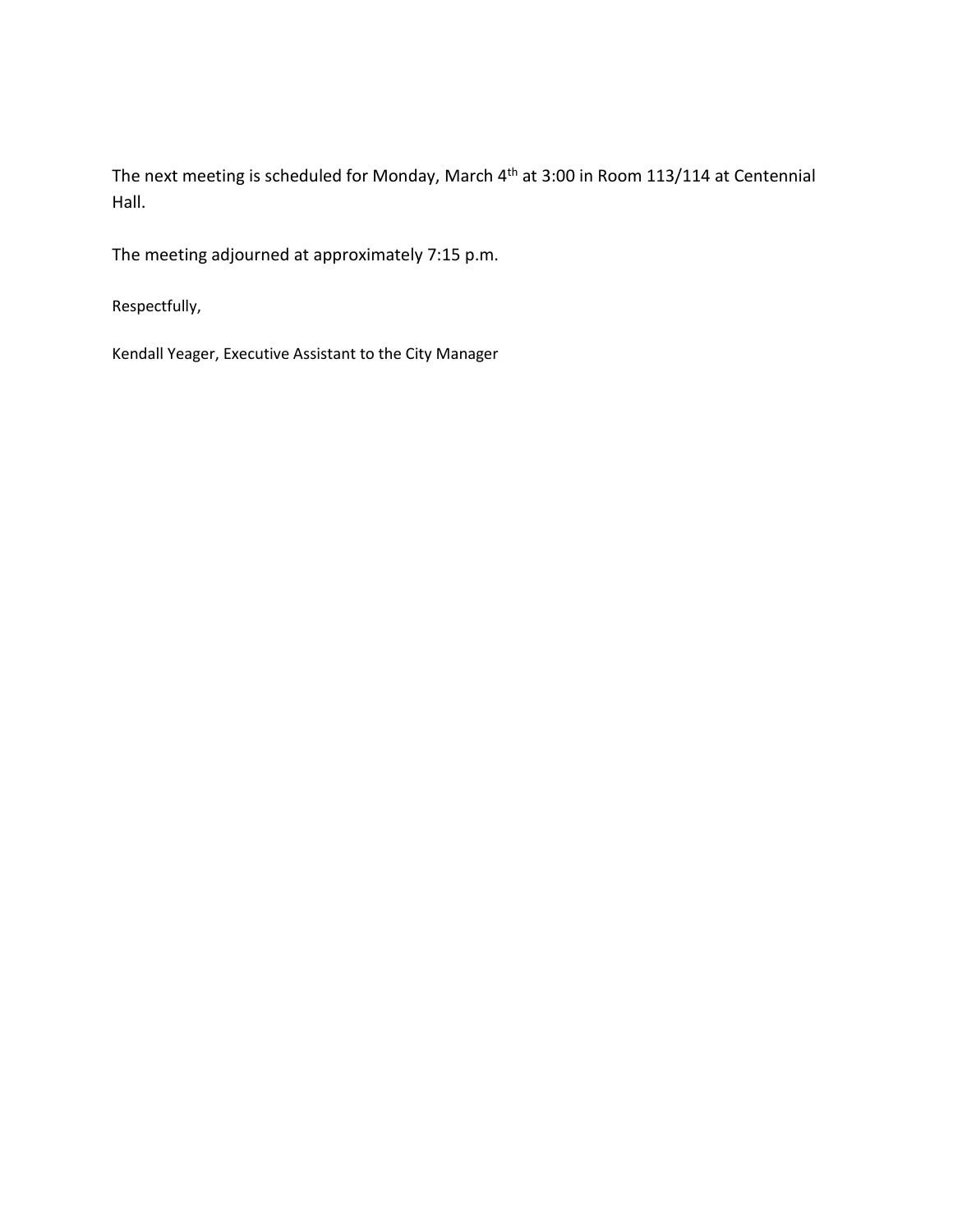### **Fire Funding Ad Hoc Committee** Meeting Summary March 4, 2019

Committee members present: Kathy Connell, Gary Cogswell, Dan Pirrallo, Joella West, Bud Romberg, Steve Sehnert and Ed MacArthur. Karl Gills represented the Fire District. Councilwoman Robin Crossan was also present.

Staff: Mel Stewart, Fire Chief; Chuck Cerasoli, Deputy Fire Chief; Gary Suiter, City Manager; Kim Weber, Finance Director; Kendall Yeager, Executive Assistant to the City Manager; Dan Foote, City Attorney

Guests: Joe Oakland was in the audience representing the Firefighter's Union. Dino Ross was present via teleconference to answer questions regarding legal issues related to special districts.

Connell called the meeting to order at 3:00 p.m.

Connell began the meeting by discussing options for governance structure. Those options, currently, are an authority, changed IGA, and a district. Romberg asked a question related to the current IGA, which outlines an oversight committee. Does this committee currently meet? The oversight committee has not been active in Suiter's tenure. There has not been a need for this committee to meet.

| <b>Structure</b>   | Who/How<br>Paid?                                                  | <b>Who Governs?</b>                      | Who sits on<br>Board?                   | <b>Future</b><br><b>Expansion</b>                 |
|--------------------|-------------------------------------------------------------------|------------------------------------------|-----------------------------------------|---------------------------------------------------|
| <b>Authority</b>   | By each party,<br>funded in own<br>way                            | Selected by<br>participating<br>entities | Membership<br>parties appoint           | Easy                                              |
| <b>Changed IGA</b> | Negotiable                                                        | Negotiable                               | No Board $-$<br>oversight<br>committee? | More difficult                                    |
| <b>District</b>    | Must have<br>matching mills<br>from city and<br>existing district | <b>District Board</b>                    | Elected by<br>voters in the<br>district | Difficult $-$<br>Requires vote<br>and equal mills |

Connell provided a chart of governance options as follows:

Ross was on the phone to answer questions from the committee regarding legal issues of special districts. Ross answered a question regarding the oversight committee described above. He suggested that it does not "have any teeth" and is purely advisory at this point. It is up to the membership bodies to give this group authority.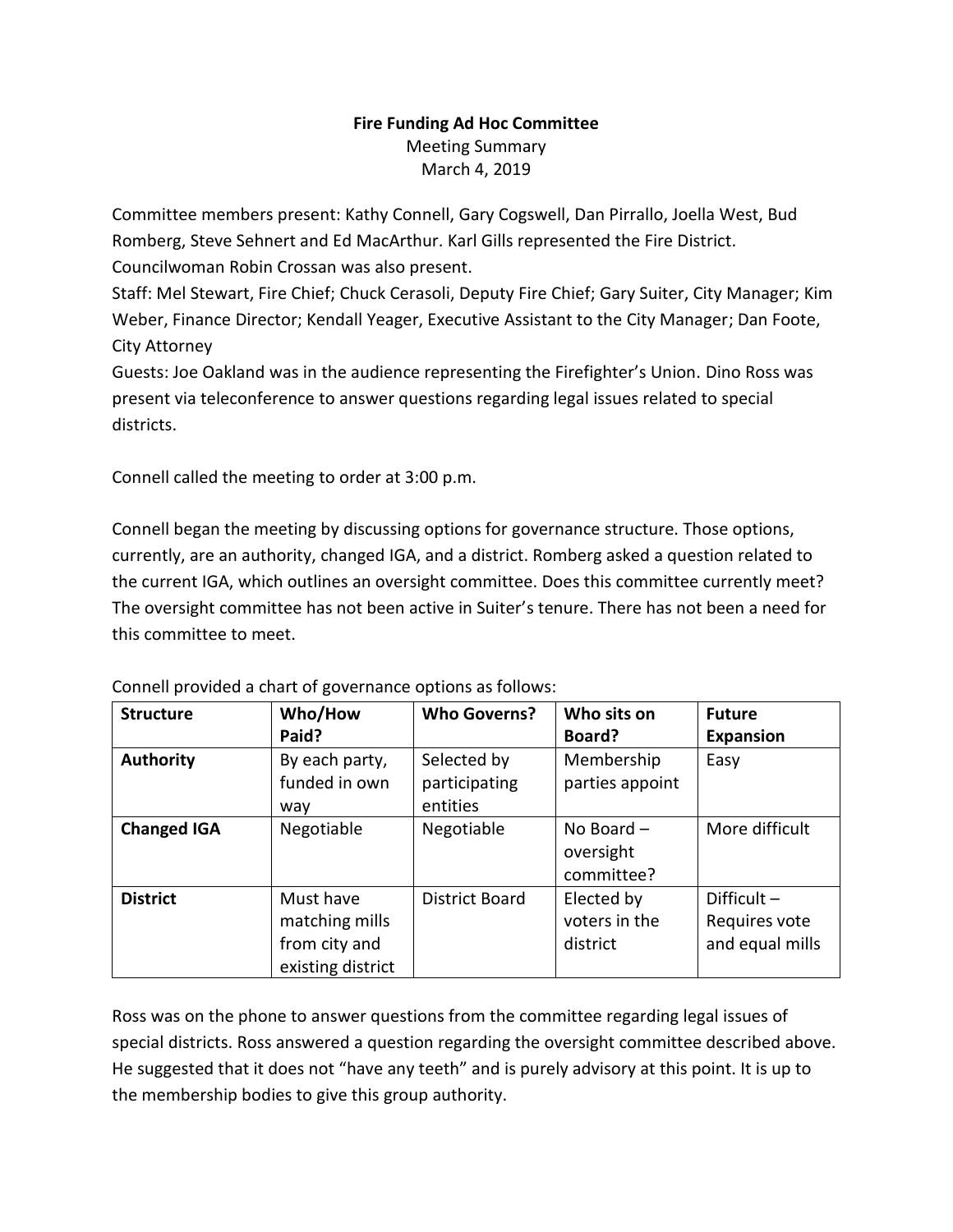Ross described the difference between a district and an authority. An authority is a third government entity, under state legislation. An Authority Board would have ultimate authority over City Council and the Fire District, as it related to their scope. Board members of an Authority are not elected, but are appointed by City Council and the Fire District Board. The Authority is not a taxing body.

Ross described the Estes Valley approach, which is somewhat of a "hybrid" approach. There was a question regarding dissolution of the current Fire District. The district would not necessarily need to dissolve, but a vote would need to take place to amend the scope of the district to allow for an Authority.

Connell asked Ross if he had a recommendation for the "easiest" approach. Ross said it is not the case of one being easier than another, but what will best fit the community needs. Pirrallo asked if there is an advantage to a particular governance structure in terms of ability to bond for capital. Ross explained that the member agencies of an Authority and District have the ability to bond for capital. There was a question regarding the frequency at which District seats are uncontested. Ross stated that he sees seats contested frequently in metro areas and in communities with highly engaged constituents. Rural areas sometimes are less frequently contested. Ross clarified one aspect of the special district act that might be of note, being that there is a provision in the act that allows for sub-districts to tax at different levels, when certain criteria are met. There was also clarification that an Authority can have full operational authority without taxing authority, but has the ability to establish funding needs.

There was a question regarding the option to increase the number of Board members from 5 to 7. Ross believes this is possible. District representation is based on population, so this would change the number of representatives for each.

Ross left the meeting at approximately 4:00pm.

MacArthur asked Gills if the district is fully able to cover their portion of the total costs. Yes, the district is able to cover their portion and has reserves.

There was conversation around whether or not the current IGA relationship is working. Most committee members agree that this relationship is working. City staff and City Council feel the relationship is positive and meeting needs. There is not disagreement about need between the City and Fire District, the current issue is how funding is provided to meet the needs.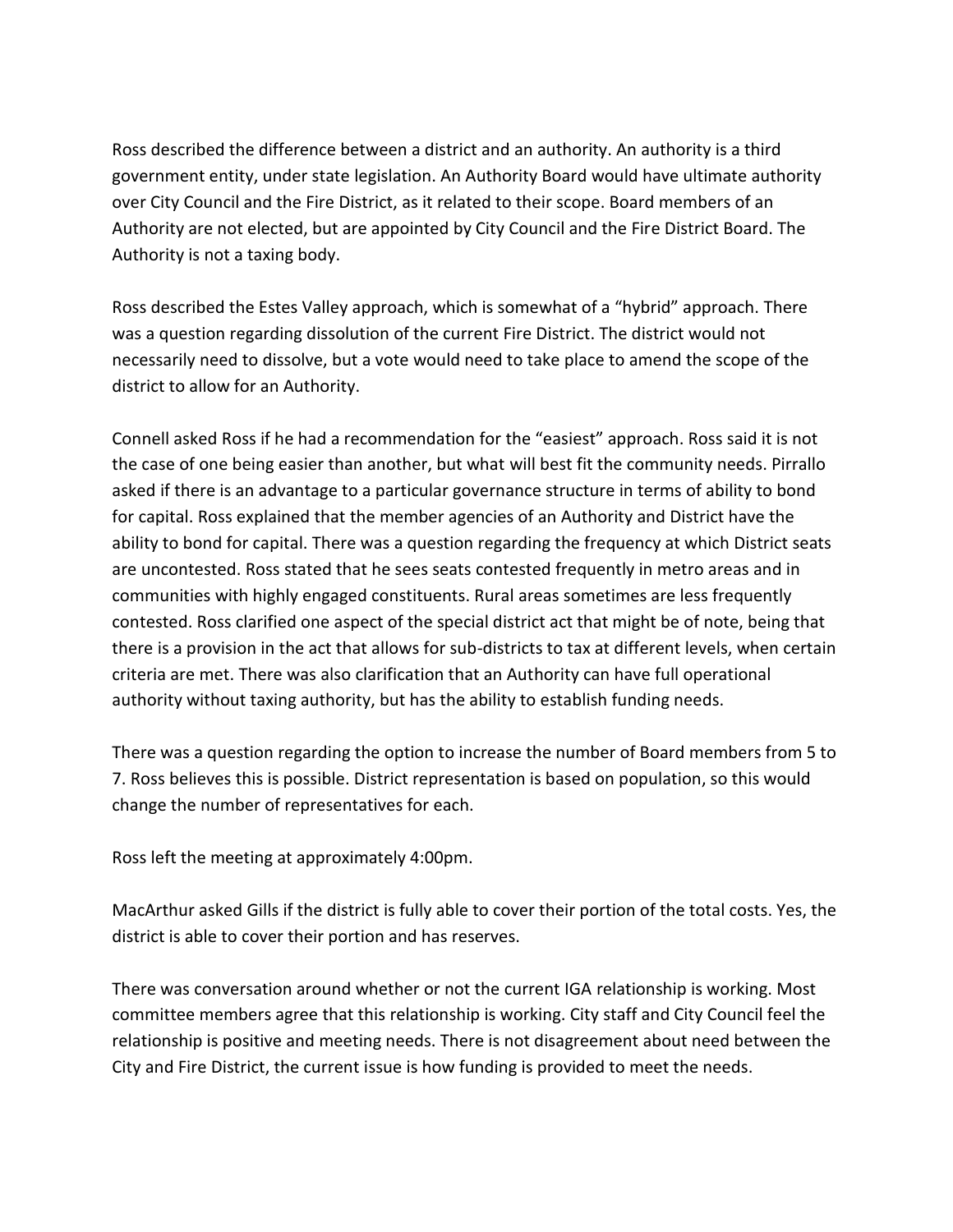There were questions and discussion of how much collaboration and communication takes place between the City and the Fire District. The current structure gives the City management and oversight of service levels. Communication occurs on a regular basis. There was further discussion around concerns for capital needs and purchases, and how to fund these needs.

Romberg is proposing the City and District remain separate and amend IGA. For funding, he recommends the City pass 3-4 mills, add an entertainment tax, and a Sin Tax to provide funding.

As the meeting came to a close, Connell asked the committee to consider: if the IGA is amended, what should be changed? Pirrallo state that he does not feel he knows the issues well enough to answer this question. There was further discussion of this concern. At the next meeting, the Committee will address any issues with IGA, and then will discuss the issue of funding.

The next meeting is scheduled for Monday, March  $11<sup>th</sup>$  at 3:00 in Room 113/114 at Centennial Hall.

The meeting adjourned at approximately 4:40 p.m.

Respectfully,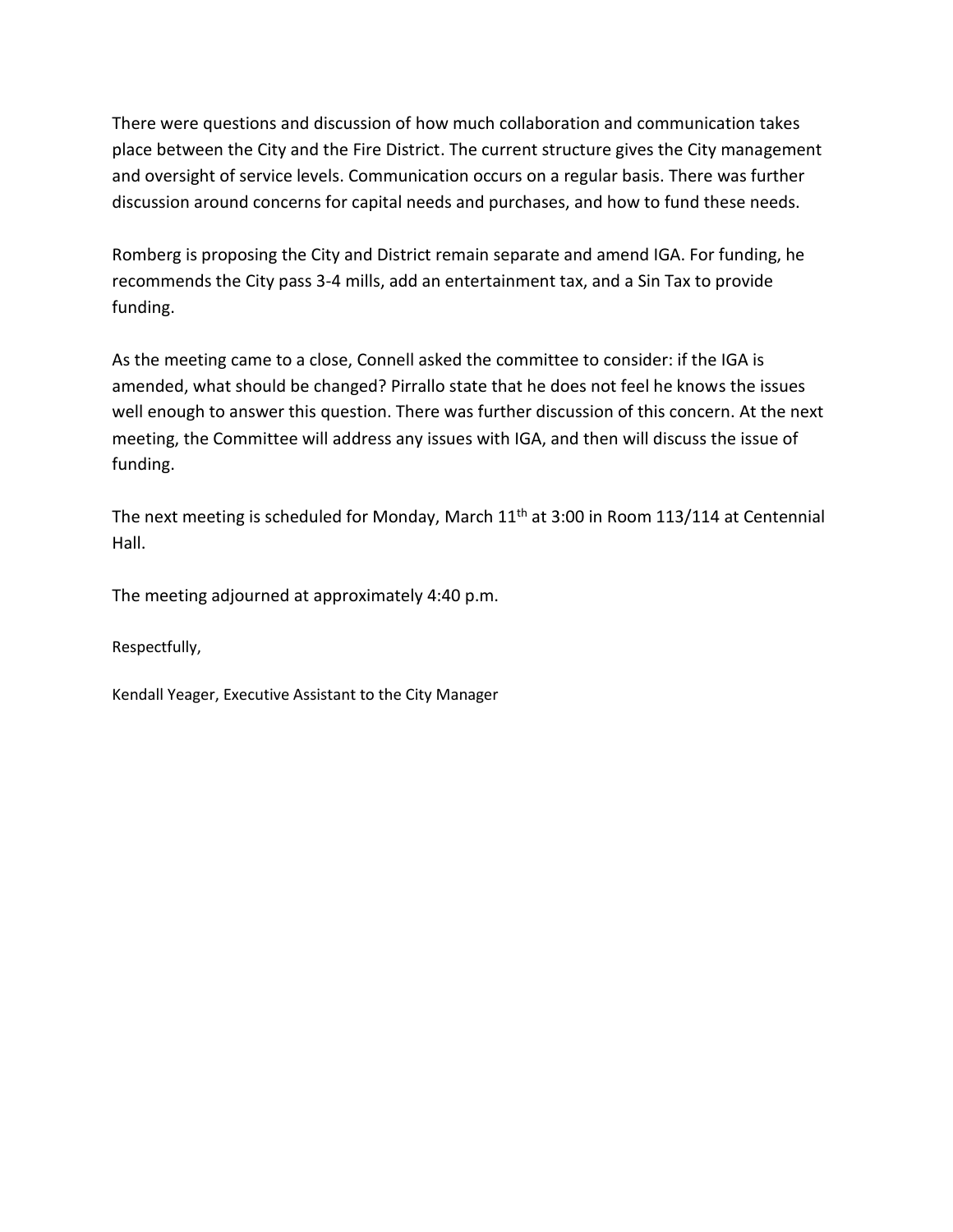## **Fire Funding Ad Hoc Committee**

Meeting Summary

### March 11, 2019

Committee members present: Kathy Connell, Gary Cogswell, Dan Pirrallo, Joella West, Bud Romberg, Steve Sehnert and Ed MacArthur. Randall Hannaway represented the Fire District. Councilwoman Robin Crossan was also present.

Staff: Chuck Cerasoli, Deputy Fire Chief; Gary Suiter, City Manager; Kendall Yeager, Executive Assistant to the City Manager

Guests: Joe Oakland was in the audience representing the Firefighter's Union

Connell called the meeting to order at 3:00 p.m. Connell requested approval of minutes from 2/25/2019 and 3/4/2019. Romberg moved, West second. None opposed.

Connell began the meeting with an announcement that she would not be leading the meeting due to a dental procedure. Cogswell will lead. She thanked all those who sent ideas for discussion today. Has everyone had a chance to read others ideas? West sent hers to Connell and not everyone had a chance to review. She reviewed her ideas with the committee.

Connell made a list of questions to determine where there is agreement among committee members:

- 1. No major changes to the IGA? 7/7 yes
- 2. Fire Authority? 7/7 potential option in the future
- 3. Property tax in the equation? 6/7 yes. MacArthur stated he is not fully in agreement yet and later modified his statement by consenting to a proposed 2 mil property tax increase.
- 4. Sin tax and/or entertainment tax in equation? 7/7 would consider this option.
- 5. Current funding should go to a new fire station? This item needed more discussion

Cogswell recommended the committee discuss governance structure first. Connell countered that the committee talk about funding structure first. Romberg asked Crossan what exactly City Council was looking for from this committee. Crossan said they are primarily looking for options that the committee feels are viable.

Romberg further clarified how specific the committee recommendations need to be? Crossan recommended presenting whatever the committee feels comfortable with, but more specific (i.e. tax percentages) are ideal. There was discussion of the benefits of taxes that are paid, at least in part, by visitors and second home owners. There was also discussion on the following questions: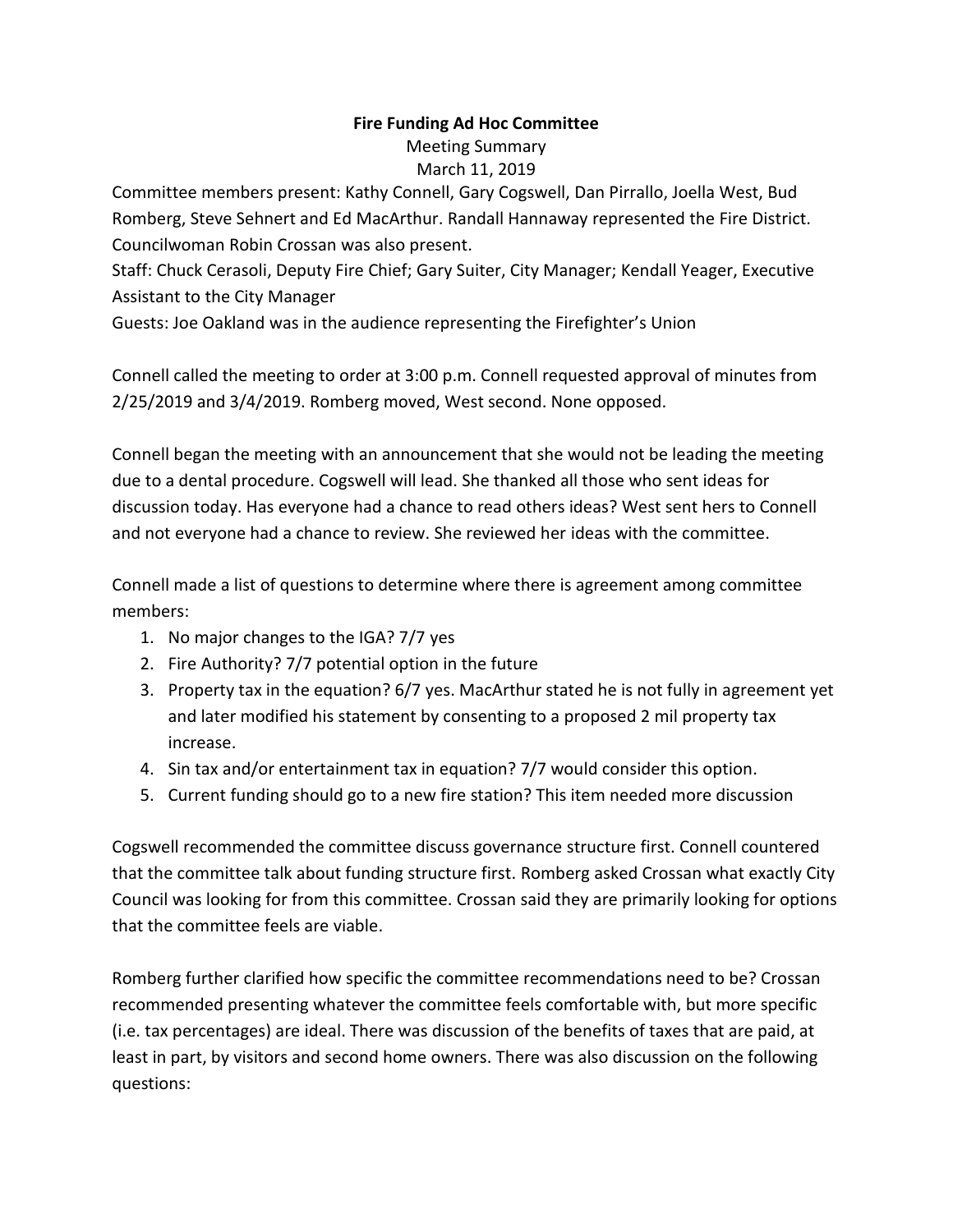- Do we need to be aware of the effect on commercial property? 7/7 said yes.
- Do we agree this tax should be designated for fire services, not for the general fund? There was discussion on this topic, general consensus was yes.

Further discussion needs to take place on what an entertainment tax covers and what it doesn't and what a sin tax is. Connell is not in favor of including a lift tax for an entertainment tax. She believes there should be a larger discussion about lift tax, and when and how to try to pass one, if at all. Romberg doesn't believe there should be an entertainment tax without a lift tax. The committee was in general agreement on this item. MacArthur stated that he doesn't want to increase sales tax, he wants to reprioritize current sales tax dollars. The entire committee agrees that 9 mils is too high, effectively eliminating inclusion into the district.

Connell asked the committee to identify where the current gaps are in the proposal? The committee needs to vet sin tax more fully. What would this cover? Same with entertainment tax. Who are the opponents? There was clarification on whether the committee is discussing a tax on food in restaurants? This is not on the table. Romberg doesn't think there would be much opposition to an entertainment tax. Connell thinks there would be a lot of opposition to an entertainment tax. There was discussion on how a lift ticket would work with a season pass, especially the Ikon Pass which can be purchased in a number of different locations.

There was further discussion on the purview of the committee. There was significant discussion on the estimates and pie charts sent by Weber. The proposed budget is still an area of concern for the committee. Fire staff will present more on the budget to the committee on March 18. There was further discussion on "core services." Tiered and phased variations are also options for the committee to consider. The committee should consider "Is it fair, is it saleable?" when making a recommendation.

Connell will create a grid sheet for the options that are currently on the table. There also needs to be a conversation on funding for a fire station. There was discussion on the Steamboat 700/Brynn Grey property. How would annexation affect the fire district? Hannaway will have to check.

Connell requested that Bob Weiss be sent meeting minutes.

The next meeting is scheduled for Monday, March 18<sup>th</sup> at 3:00 at Centennial Hall.

The meeting adjourned at approximately 4:47 p.m. Respectfully,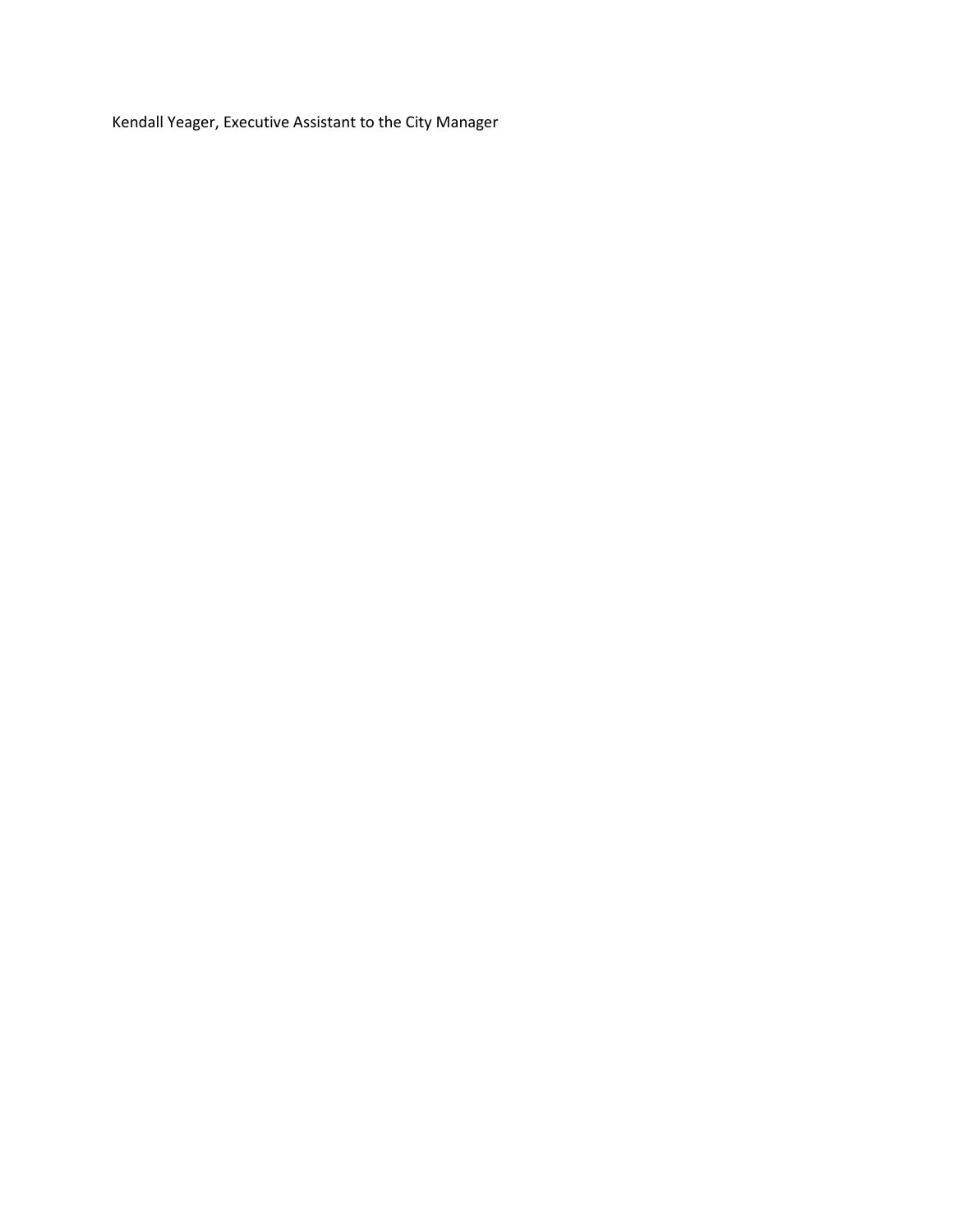#### **Fire Funding Ad Hoc Committee**  Meeting Summary March 18, 2019

Committee members present: Kathy Connell, Gary Cogswell, Joella West, Bud Romberg, Steve Sehnert and Ed MacArthur (via phone). Randall Hannaway represented the Fire District Councilwoman Robin Crossan was also present.

Staff: Mel Stewart, Fire Chief; Chuck Cerasoli, Deputy Fire Chief; Gary Suiter, City Manager; Kim Weber, Finance Director; Kendall Yeager, Executive Assistant to the City Manager; Dan Foote, City Attorney

Guests: Joe Oakland was in the audience representing the Firefighter's Union. Bob Weiss attended to represent the group opposed to the original proposal.

Connell called the meeting to order at 3:03 p.m.

Connell began the meeting by reviewing the meeting agenda. The committee began with a presentation from the Fire Department covering operations and systems.

Cerasoli presented staffing plans and reviewed the types of work the Fire Department does including fire suppression, EMS response, swift water rescue, Hazardous Material Response, and fire prevention services.

There was a question regarding alarm systems, and whether or not the Fire Department collects fees for false alarms. There is a fee structure in place for multiple calls to the same address. However, we have never had to bill for this service.

The Fire Department also provides public safety and education programs. However, there is no designated funding for this work. It is currently done by on-staff personnel when it is feasible.

The presentation also reviewed call numbers and concurrent call situations. The staffing structure was reviewed. There was a question regarding how/when breakeven happens with adding additional employees vs. overtime. There is a certain amount of overtime planned and budgeted each year. There isn't a hard rule on where breakeven would happen, the largest variable is other costs associated with additional staff, such as fringe benefits.

There was also discussion around the structure of the call-in systems.